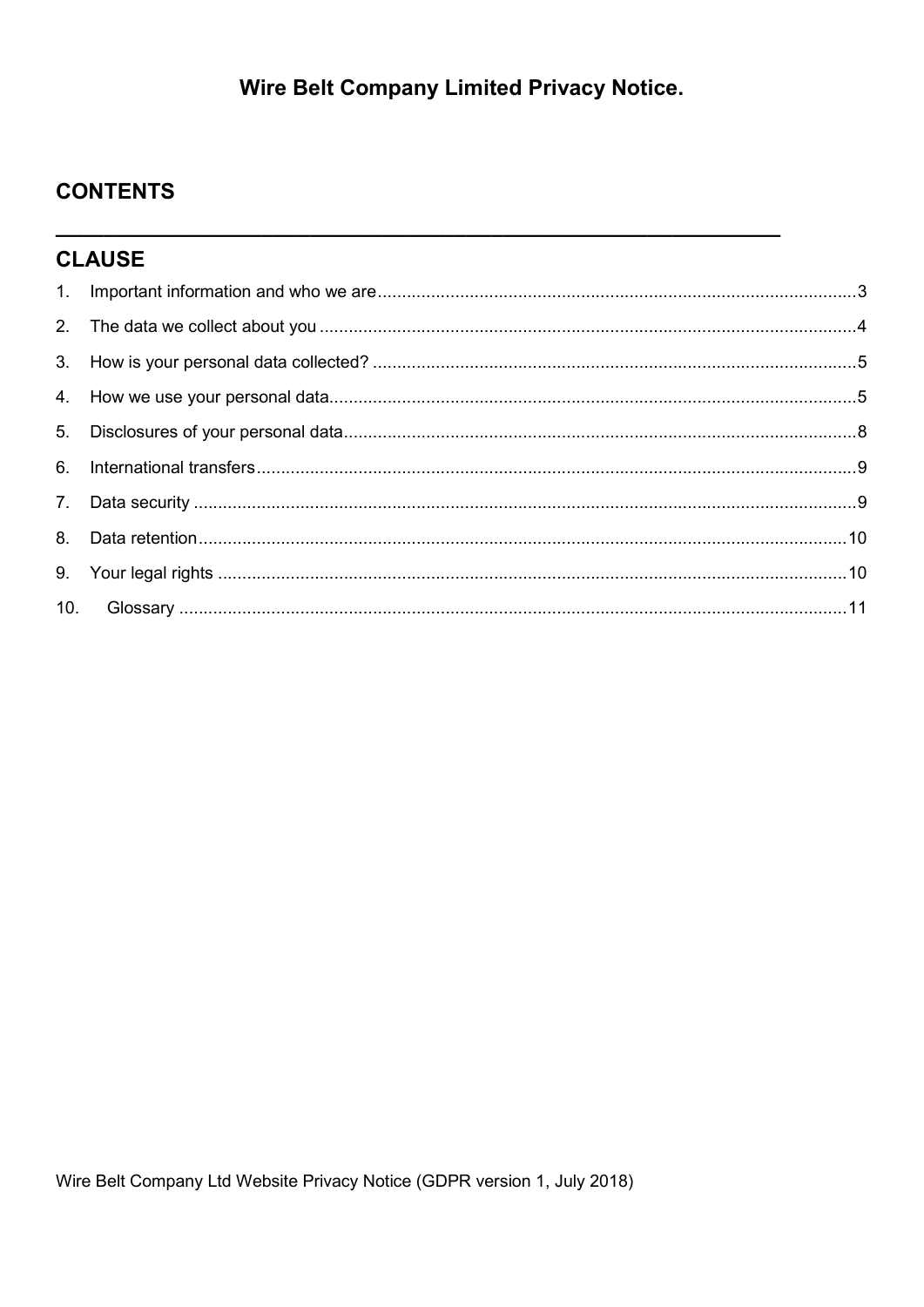## Introduction

Welcome to the Wire Belt Company Limited's privacy notice.

Wire Belt respects your privacy and is committed to protecting your personal data. This privacy notice will inform you as to how we look after your personal data when you visit our website (regardless of where you visit it from) and tell you about your privacy rights and how the law protects you.

You can download a pdf version of the notice here. Please also use the Glossary in this document to understand the meaning of some of the terms used in this privacy notice.

Wire Belt Company Ltd has a Data Protection Policy. This Policy explains our procedures for complying with data protection law in relation to personal data. If you would like to see a copy please contact us at *gdprteam@wirebelt.co.uk*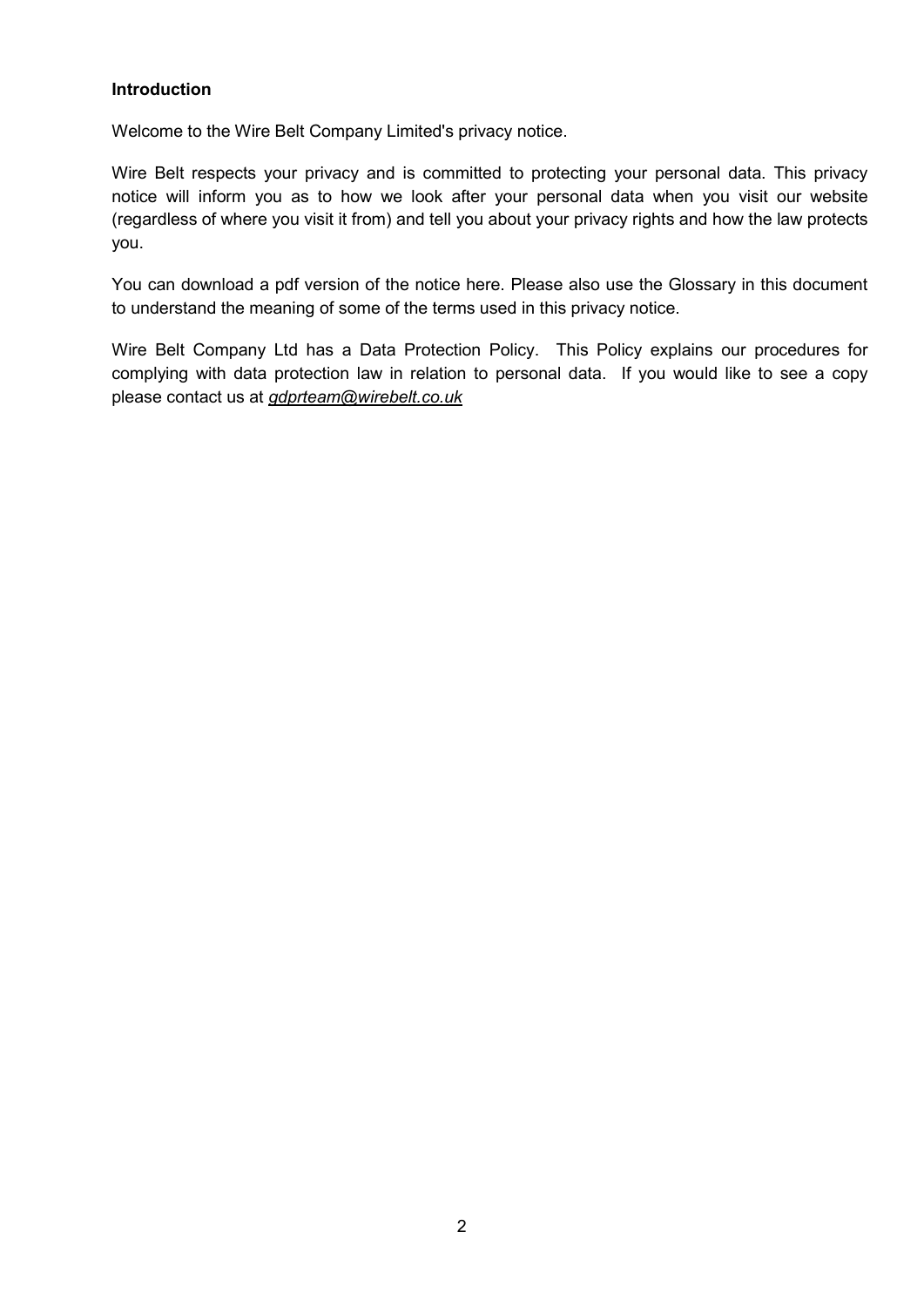## 1. Important information and who we are

## Purpose of this privacy notice

This privacy notice aims to give you information on how Wire Belt collects and processes your personal data through your use of this website, including any data you may provide through this website when you submit a WBCL website enquiry form for our products, services and signing up to receive newsletters.

This website is not intended for children and we do not knowingly collect data relating to children.

It is important that you read this privacy notice together with any other privacy notice or fair processing notice we may provide on specific occasions when we are collecting or processing personal data about you so that you are fully aware of how and why we are using your data. This privacy notice supplements the other notices and is not intended to override them.

## **Controller**

The Wire Belt Company Ltd is the controller and responsible for your personal data (collectively referred to as "the company", "we", "us" or "our" in this privacy notice).

Wire Belt Company Ltd is the controller and responsible for this website.

The Wire Belt Company Ltd GDPR Team is responsible for overseeing questions in relation to this privacy notice. If you have any questions about this privacy notice, including any requests to exercise your legal rights, please contact the Wire Belt Company Ltd GDPR Team using the details set out below.

## Contact details

Our full details are:

| Full name of legal entity: | Wire Belt Company Ltd                        |  |
|----------------------------|----------------------------------------------|--|
| Email address:             | gdprteam@wirebelt.co.uk                      |  |
| Postal address:            | Wire Belt Company Ltd                        |  |
|                            | Castle Road, Eurolink Industrial Centre,     |  |
|                            | Sittingbourne, Kent ME10 3RF, United Kingdom |  |
| Telephone number:          | +44 (0) 1795 421 771                         |  |

You have the right to make a complaint at any time to the Information Commissioner's Office (ICO), the UK supervisory authority for data protection issues (www.ico.org.uk). We would, however, appreciate the chance to deal with your concerns before you approach the ICO so please contact us in the first instance.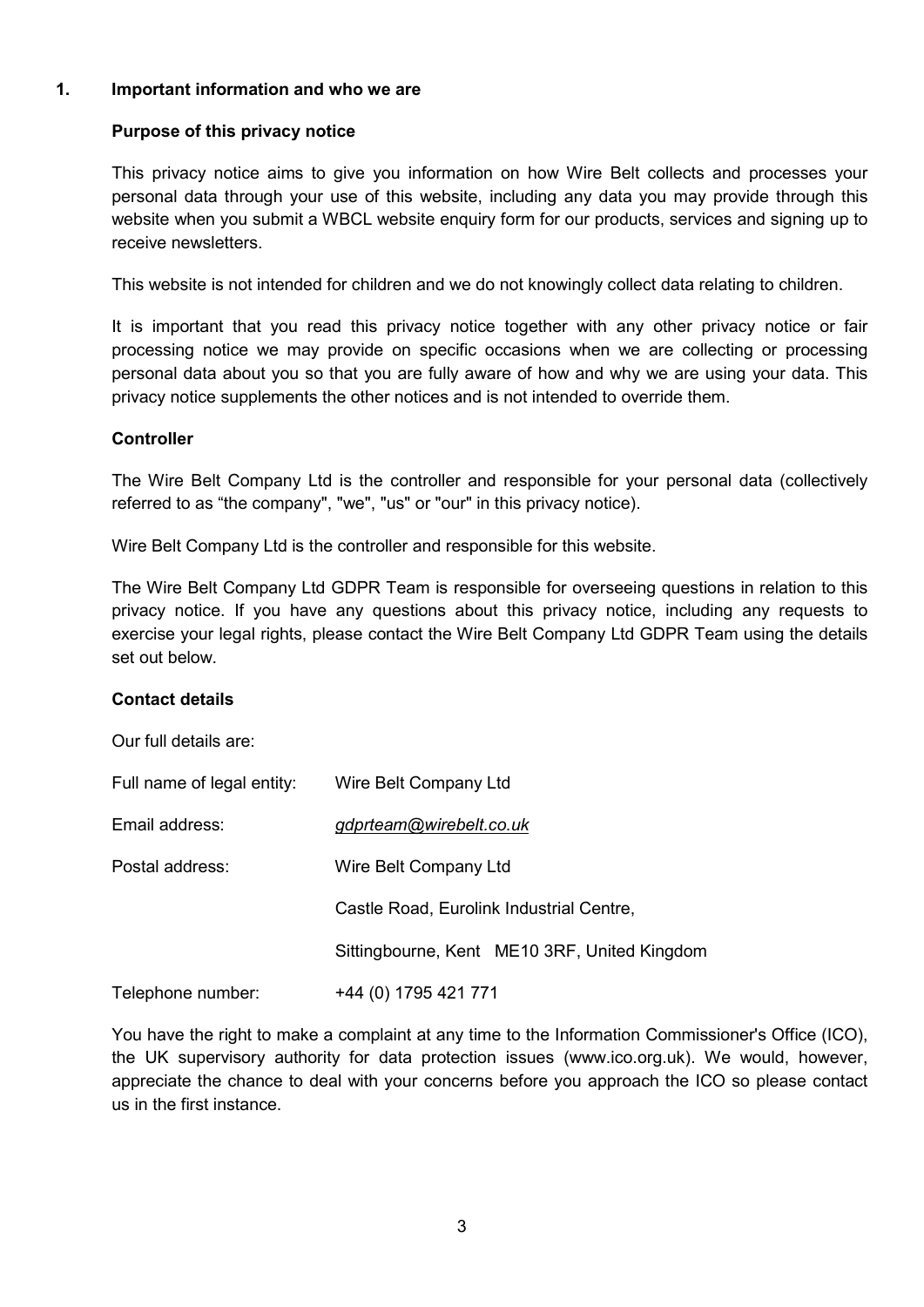## Changes to the privacy notice and your duty to inform us of changes

This version was last updated on 03/07/2018.

It is important that the personal data we hold about you is accurate and current. Please keep us informed if your personal data changes during your relationship with us.

## Third-party links

This website may include links to third-party websites, plug-ins and applications. Clicking on those links or enabling those connections may allow third parties to collect or share data about you. We do not control these third-party websites and are not responsible for their privacy statements. When you leave our website, we encourage you to read the privacy notice of every website you visit.

## 2. The data we collect about you

Personal data, or personal information, means any information about an individual from which that person can be identified. It does not include data where the identity has been removed (anonymous data).

We may collect, use, store and transfer different kinds of personal data about you which we have grouped together as follows:

- Identity Data includes first name, maiden name, last name, username or similar identifier, marital status and title.
- **Contact Data** includes billing address, delivery address, email address and telephone numbers.
- Technical Data includes internet protocol (IP) address, your login data, browser type and version, time zone setting and location, browser plug-in types and versions, operating system and platform and other technology on the devices you use to access this website.
- Profile Data includes your username or similar identifier, your interests, preferences, and feedback.
- Usage Data includes information about how you use our website, products and services.
- Marketing and Communications Data includes your preferences in receiving marketing from us and our third parties and your communication preferences.

We also collect, use and share **Aggregated Data** such as statistical or demographic data for any purpose. Aggregated Data may be derived from your personal data but is not considered personal data in law as this data does not directly or indirectly reveal your identity. For example, we may aggregate your Usage Data to calculate the percentage of users accessing a specific website feature. However, if we combine or connect Aggregated Data with your personal data so that it can directly or indirectly identify you, we treat the combined data as personal data which will be used in accordance with this privacy notice.

We do not collect any **Special Categories of Personal Data** about you (this includes details about your race or ethnicity, religious or philosophical beliefs, sex life, sexual orientation, political opinions, trade union membership, information about your health and genetic and biometric data). Nor do we collect any information about criminal convictions and offences.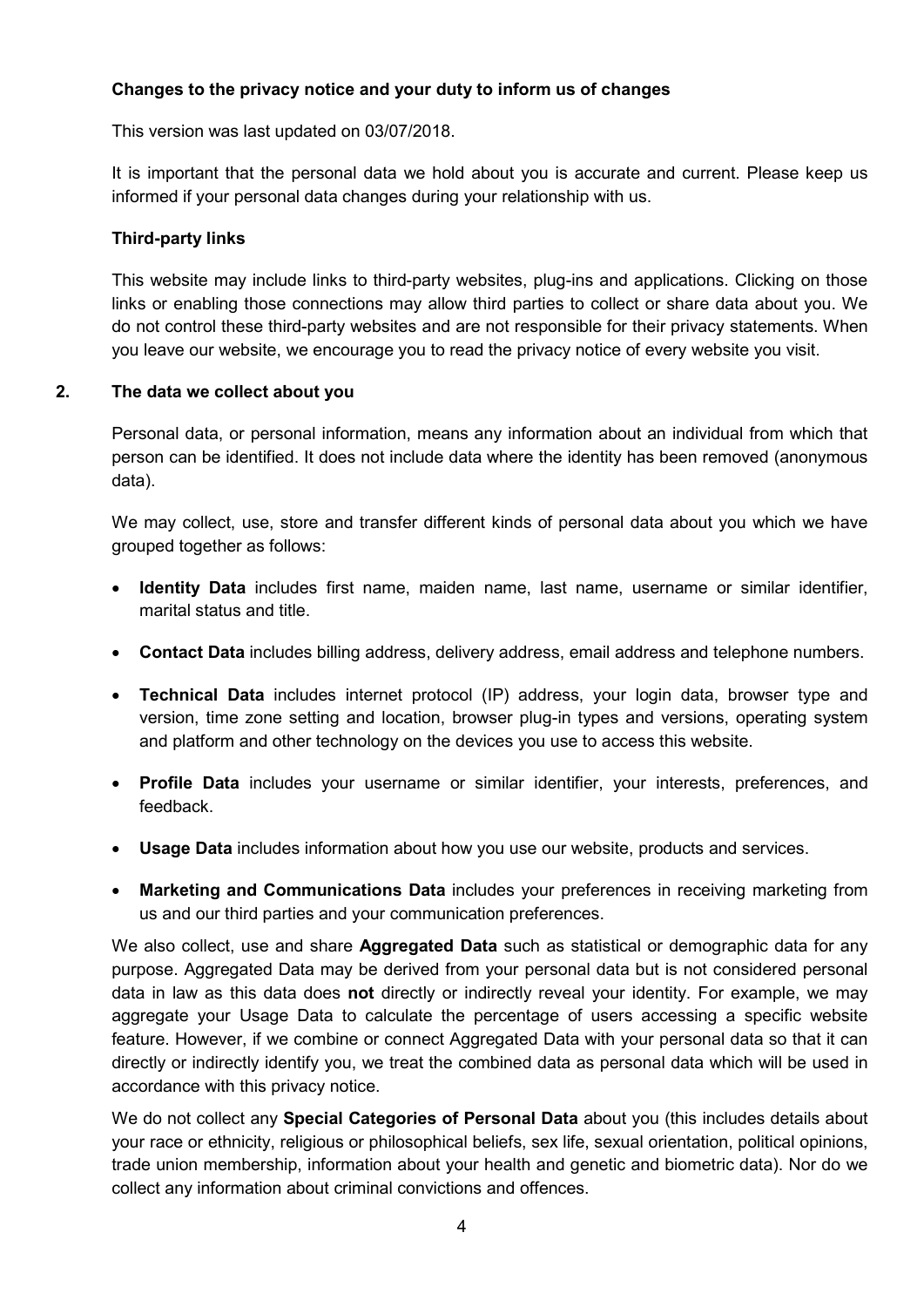## If you fail to provide personal data

Where we need to collect personal data by law, or under the terms of a contract we have with you and you fail to provide that data when requested, we may not be able to perform the contract we have or are trying to enter into with you for example, to provide you with goods or services. In this case, we may have to cancel a product or service you have with us but we will notify you if this is the case at the time.

## 3. How is your personal data collected?

We use different methods to collect data from and about you including through:

- Direct interactions. You may give us your Identity and Contact data by filling in forms or by corresponding with us by post, phone, email, website or otherwise. This includes personal data you provide when you:
	- enquire for our products or services;
	- subscribe to our service or publications;
	- request marketing to be sent to you;
	- enter a competition, promotion or survey;
	- give us some feedback; or
	- apply for employment.
- Automated technologies or interactions. As you interact with our website, we may automatically collect Technical Data about your equipment, browsing actions and patterns. We collect this personal data by using cookies, server logs and other similar technologies. We may also receive Technical Data about you if you visit other websites employing our cookies. To view our cookie policy, click here for further details.
- Third parties or publicly available sources. We may receive personal data about you from various third parties and public sources as set out below:
	- Technical Data from the following parties:
	- (a) analytics providers such as Google
	- (b) search information providers such as BoostOnline based inside the EU.

## 4. How we use your personal data

We will only use your personal data when the law allows us to. Most commonly, we will use your personal data in the following circumstances:

- Where we need to perform the contract, we are about to enter into or have entered into with you.
- Where it is necessary for our legitimate interests or those of a third party, and your interests and fundamental rights do not override those interests.
- Where we need to comply with a legal or regulatory obligation.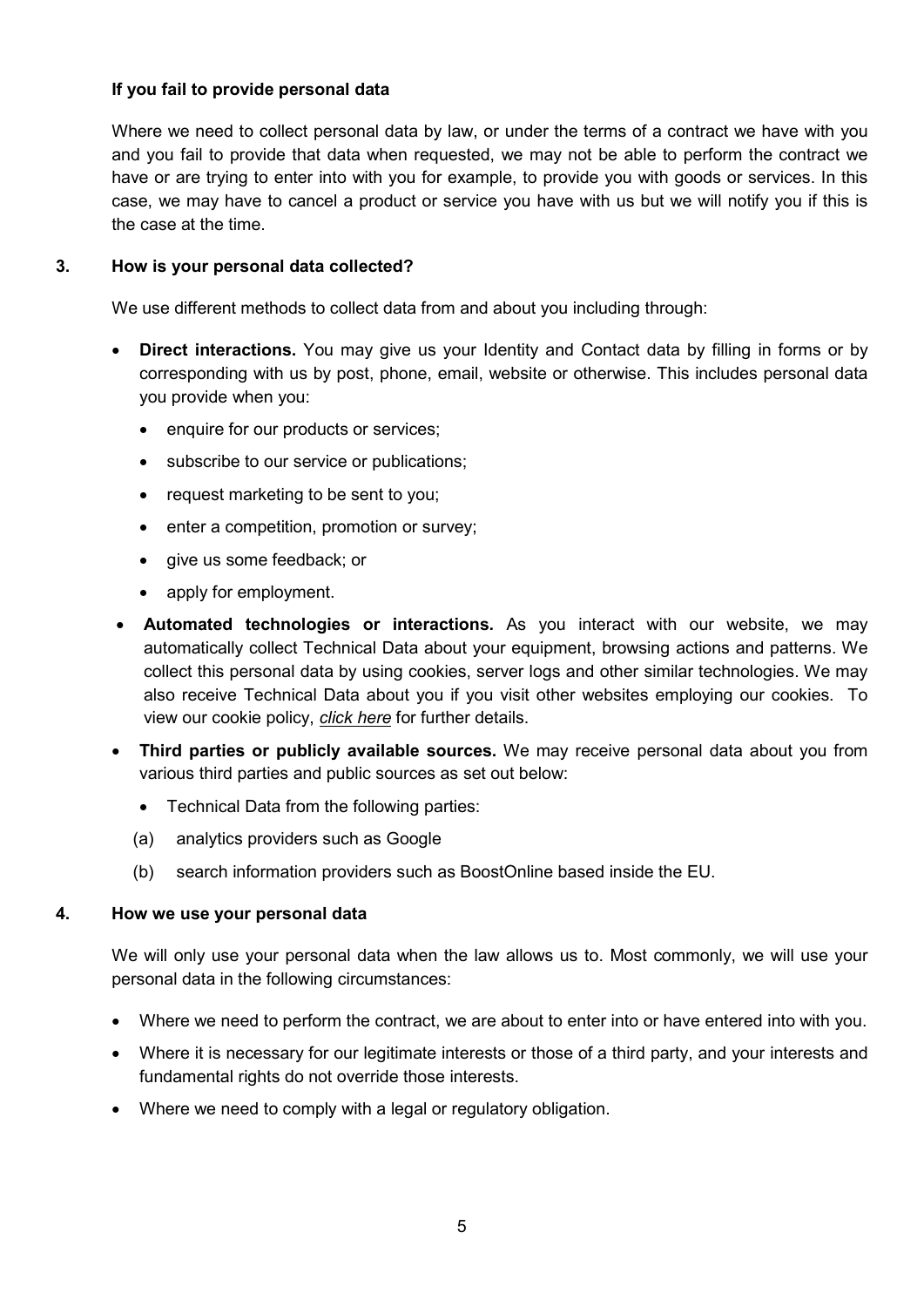To find out more about the types of lawful basis that we will rely on to process your personal data. Please see the glossary under number 10: Lawful basis, Legal Rights.

Generally, we do not rely on consent as a legal basis for processing your personal data other than in relation to sending third party direct marketing communications to you via email or text message. You have the right to withdraw consent to marketing at any time by contacting us at gdprteam@wirebelt.co.uk

## Purposes for which we will use your personal data

We have set out below, in a table format, a description of all the ways we plan to use your personal data, and which of the legal bases we rely on to do so. We have also identified what our legitimate interests are where appropriate.

Note that we may process your personal data for more than one lawful ground depending on the specific purpose for which we are using your data. Please contact us at gdprteam@wirebelt.co.uk if you need details about the specific legal ground we are relying on to process your personal data where more than one ground has been set out in the table below.

| <b>Purpose/Activity</b>                                                                                                   | Type of data                              | Lawful basis for processing including<br>basis of legitimate interest                                                               |
|---------------------------------------------------------------------------------------------------------------------------|-------------------------------------------|-------------------------------------------------------------------------------------------------------------------------------------|
| To<br>register<br>you<br>as<br>a<br>new<br>customer                                                                       | (a) Identity                              | Performance of a contract with you                                                                                                  |
|                                                                                                                           | (b) Contact                               |                                                                                                                                     |
| To process and deliver your order                                                                                         | (a) Identity                              | (a) Performance of a contract with you                                                                                              |
| including:                                                                                                                | (b) Contact                               | (b) Necessary for our legitimate interests                                                                                          |
| (a) Manage payments, fees and<br>charges                                                                                  | (c) Financial                             | (to recover debts due to us)                                                                                                        |
| (b) Collect and recover money                                                                                             | (d) Transaction                           |                                                                                                                                     |
| owed to us                                                                                                                | (e)<br>Marketing<br>and<br>Communications |                                                                                                                                     |
| To manage our relationship with                                                                                           | (a) Identity                              | (a) Performance of a contract with you                                                                                              |
| you which will include:                                                                                                   | (b) Contact                               | (b) Necessary to comply with a legal                                                                                                |
| (a) Notifying you about changes<br>to our terms or privacy policy<br>(b) Asking you to leave a review<br>or take a survey | (c) Profile                               | obligation                                                                                                                          |
|                                                                                                                           | (d)<br>Marketing<br>and<br>Communications | (c) Necessary for our legitimate interests<br>(to keep our records updated and to study<br>how customers use our products/services) |
| To enable you to partake in a                                                                                             | (a) Identity                              | (a) Performance of a contract with you                                                                                              |
| prize<br>draw,<br>competition<br>or<br>complete a survey                                                                  | (b) Contact                               | (b) Necessary for our legitimate interests                                                                                          |
|                                                                                                                           | (c) Profile                               | (to study how<br>customers<br>use<br>our<br>products/services, to develop them and                                                  |
|                                                                                                                           | (d) Usage                                 | grow our business)                                                                                                                  |
|                                                                                                                           | Marketing<br>(e)<br>and<br>Communications |                                                                                                                                     |
| To administer and protect our                                                                                             | (a) Identity                              | (a) Necessary for our legitimate interests                                                                                          |
| website<br>business<br>this<br>and                                                                                        |                                           | (for running our business, provision of                                                                                             |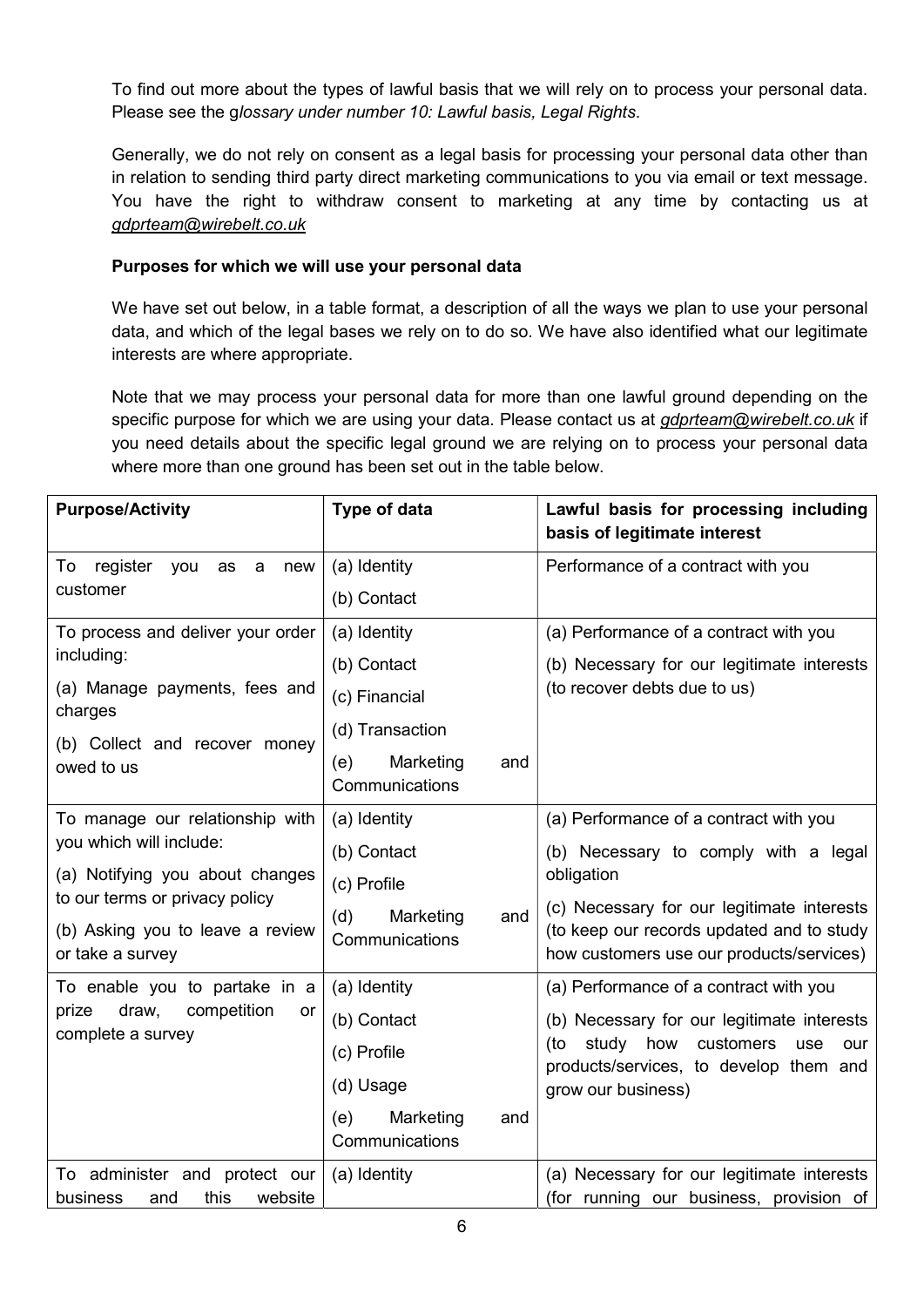| (including troubleshooting, data<br>analysis,<br>testing,<br>system<br>maintenance, support, reporting<br>and hosting of data)                                             | (b) Contact<br>(c) Technical                                                                                          | administration and IT services, network<br>security, to prevent fraud and in the<br>context of a business reorganisation or<br>group restructuring exercise)<br>(b) Necessary to comply with a legal<br>obligation      |
|----------------------------------------------------------------------------------------------------------------------------------------------------------------------------|-----------------------------------------------------------------------------------------------------------------------|-------------------------------------------------------------------------------------------------------------------------------------------------------------------------------------------------------------------------|
| deliver<br>relevant<br>website<br>To<br>content and advertisements to<br>you and measure or understand<br>effectiveness<br>of<br>the<br>the<br>advertising we serve to you | (a) Identity<br>(b) Contact<br>(c) Profile<br>(d) Usage<br>Marketing<br>(e)<br>and<br>Communications<br>(f) Technical | Necessary for our legitimate interests (to<br>customers<br>study<br>how<br>use<br>our<br>products/services, to develop them, to<br>grow our business and to inform our<br>marketing strategy)                           |
| To use data analytics to improve<br>our website, products/services,<br>marketing, customer relationships<br>and experiences                                                | (a) Technical<br>(b) Usage                                                                                            | Necessary for our legitimate interests (to<br>define types of customers for our products<br>and services, to keep our website updated<br>and relevant, to develop our business and<br>to inform our marketing strategy) |
| To<br>make<br>suggestions<br>and<br>recommendations to you about<br>goods or services that may be of<br>interest to you                                                    | (a) Identity<br>(b) Contact<br>(c) Technical<br>(d) Usage<br>(e) Profile                                              | Necessary for our legitimate interests (to<br>develop our products/services and grow<br>our business)                                                                                                                   |

## Marketing

We strive to provide you with choices regarding certain personal data uses, particularly around marketing and advertising. We have established the following personal data control mechanisms:

## Promotional offers from us

We may use your Identity, Contact, Technical, Usage and Profile Data to form a view on what we think you may want or need, or what may be of interest to you. This is how we decide which products, services and offers may be relevant for you (we call this marketing).

You will receive marketing communications from us if you have requested information from us or purchased goods or services from us or if you provided us with your details when you entered a competition or registered for a promotion and, in each case, you have not opted out of receiving that marketing.

## Third-party marketing

We will get your express opt-in consent before we share your personal data with any company outside the Wire Belt group of companies for marketing purposes.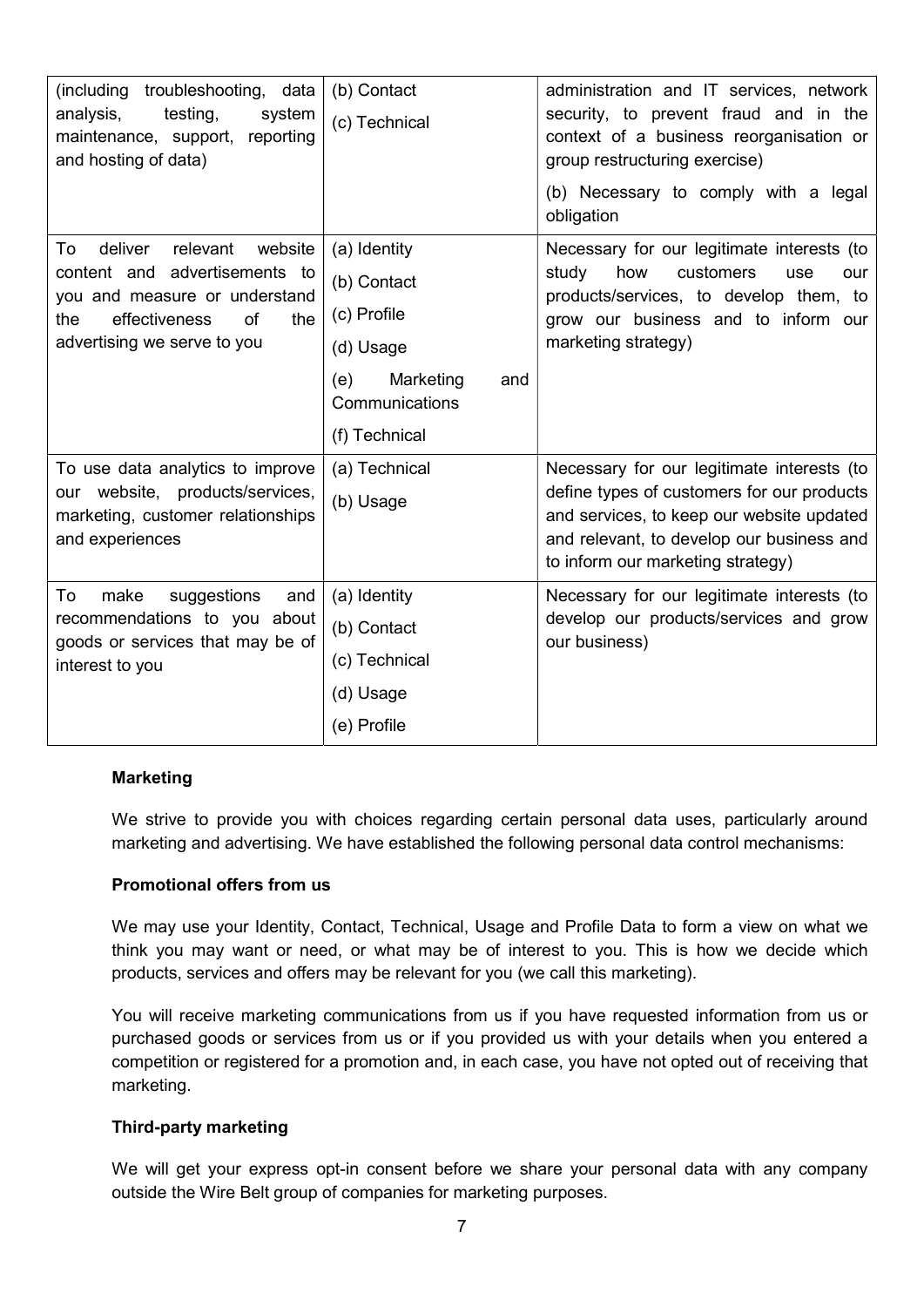## Opting out

You can ask us or third parties to stop sending you marketing messages at any time by contacting us at gdprteam@wirebelt.co.uk

Where you opt out of receiving these marketing messages, this will not apply to personal data provided to us as a result of a product/service purchase, warranty registration, product/service experience or other transactions.

## **Cookies**

You can set your browser to refuse all or some browser cookies, or to alert you when websites set or access cookies. If you disable or refuse cookies, please note that some parts of this website may become inaccessible or not function properly. To view our cookie policy, click here for further details.

#### Change of purpose

We will only use your personal data for the purposes for which we collected it, unless we reasonably consider that we need to use it for another reason and that reason is compatible with the original purpose. If you wish to get an explanation as to how the processing for the new purpose is compatible with the original purpose, please contact us at gdprteam@wirebelt.co.uk

If we need to use your personal data for an unrelated purpose, we will notify you and we will explain the legal basis which allows us to do so.

Please note that we may process your personal data without your knowledge or consent, in compliance with the above rules, where this is required or permitted by law.

## 5. Disclosures of your personal data

We may have to share your personal data with the parties set out below for the purposes set out in the table in paragraph 4 above.

- Internal Third Parties as set out in the Glossary.
- External Third Parties as set out in the Glossary.
- We may appoint third party service providers (known as processors) who will handle information on our behalf, for example to provide data storage or other technology services. Some companies that provide services to us run their services from outside the European Economic Area. We only let that happen if we are satisfied with their levels of security. Keep in mind that when you give us personal information it could be being transferred, stored or processed in a location outside the EEA.
- Third parties to whom we may choose to sell, transfer, or merge parts of our business or our assets. Alternatively, we may seek to acquire other businesses or merge with them. If a change happens to our business, then the new owners may use your personal data in the same way as set out in this privacy notice.

We require all third parties to respect the security of your personal data and to treat it in accordance with the law. We do not allow our third-party service providers to use your personal data for their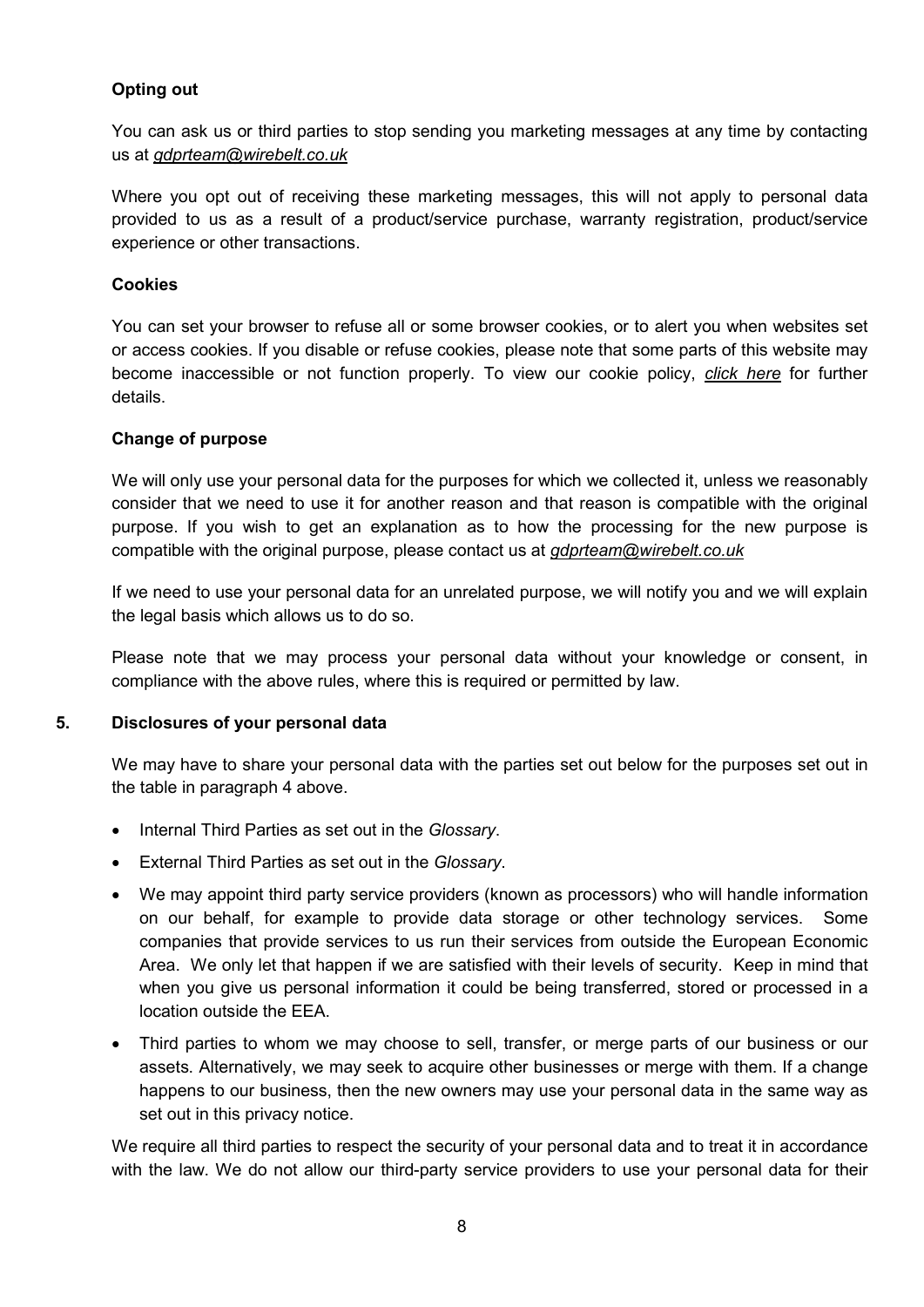own purposes and only permit them to process your personal data for specified purposes and in accordance with our instructions.

## 6. International transfers

Some of our external third parties are based outside the European Economic Area (EEA) so their processing of your personal data will involve a transfer of data outside the EEA.

Whenever we transfer your personal data out of the EEA, we ensure a similar degree of protection is afforded to it by ensuring at least one of the following safeguards is implemented:

- We will only transfer your personal data to countries that have been deemed to provide an adequate level of protection for personal data by the European Commission. For further details, see European Commission: Adequacy of the protection of personal data in non-EU countries: https://ec.europa.eu/info/law/law-topic/data-protection/data-transfers-outside-eu/adequacyprotection-personal-data-non-eu-countries\_en
- Where we use certain service providers, we may use specific contracts approved by the European Commission which give personal data the same protection it has in Europe. For further details, see European Commission: Model contracts for the transfer of personal data to third countries: https://ec.europa.eu/info/law/law-topic/data-protection/data-transfers-outsideeu/model-contracts-transfer-personal-data-third-countries\_en
- Where we use providers based in the US, we may transfer data to them if they are part of the Privacy Shield which requires them to provide similar protection to personal data shared between the Europe and the US. For further details, see European Commission: EU-US Privacy Shield: https://ec.europa.eu/info/law/law-topic/data-protection/data-transfers-outside-eu/eu-usprivacy-shield\_en

Please contact us at gdprteam@wirebelt.co.uk if you want further information on the specific mechanism used by us when transferring your personal data out of the EEA.

## 7. Data security

We have put in place appropriate security measures to prevent your personal data from being accidentally lost, used or accessed in an unauthorised way, altered or disclosed. In addition, we limit access to your personal data to those employees, agents, contractors and other third parties who have a business need to know. They will only process your personal data on our instructions and they are subject to a duty of confidentiality.

Wire Belt Company Ltd has a Data Breach Policy which sets out its procedures for identifying, assessing, and addressing security breaches where we are legally required to do so. If you would like to see a copy please contact us at *gdprteam@wirebelt.co.uk* 

Wire Belt Company Limited has an Information Security Policy, which sets out its organisational and technical security measures to protect information, including personal data. If you would like to see a copy please contact us at gdprteam@wirebelt.co.uk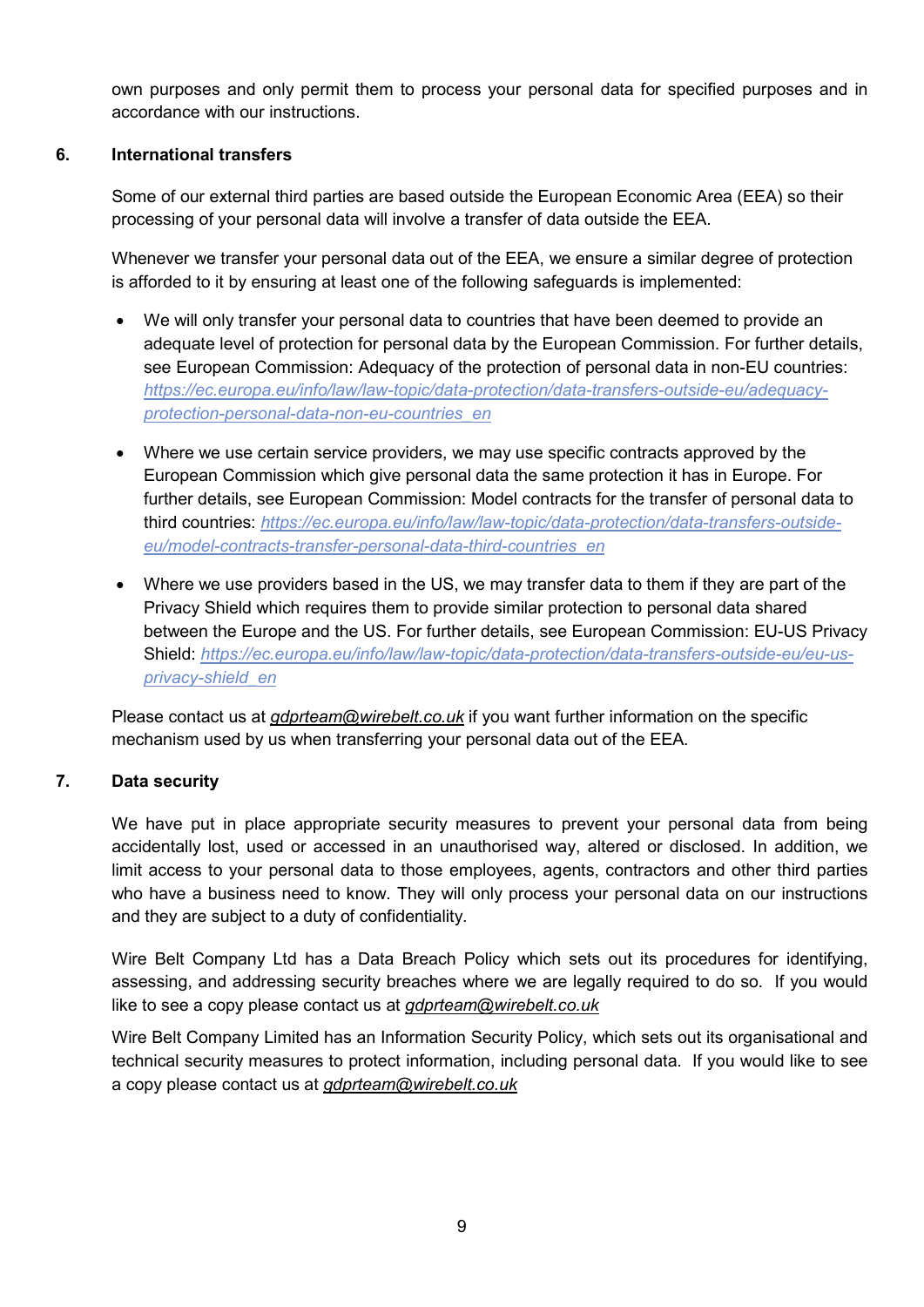## 8. Data retention

## How long will you use my personal data for?

We will only retain your personal data for as long as necessary to fulfil the purposes we collected it for, including for the purposes of satisfying any legal, accounting, or reporting requirements

To determine the appropriate retention period for personal data, we consider the amount, nature, and sensitivity of the personal data, the potential risk of harm from unauthorised use or disclosure of your personal data, the purposes for which we process your personal data and whether we can achieve those purposes through other means, and the applicable legal requirements.

By law we have to keep basic information about our customers including Contact, Identity, Financial and Transaction Data for six years after they cease being customers for tax purposes.

In some circumstances you can ask us to delete your data: see Request erasure below for further information.

In some circumstances we may anonymise your personal data so that it can no longer be associated with you for research or statistical purposes in which case we may use this information indefinitely without further notice to you.

Wire Belt Company Limited has an Information Security Policy, which sets out its organisational and technical security measures to protect information, including personal data. If you would like to see a copy please contact us at gdprteam@wirebelt.co.uk

## 9. Your legal rights

Under certain circumstances, you have rights under data protection laws in relation to your personal data. See 'Your Legal Rights' below to find out more about these rights:

If you wish to exercise any of the rights set out below, please contact us at gdprteam@wirebelt.co.uk

## No fee usually required

You will not have to pay a fee to access your personal data or to exercise any of the other rights. However, we may charge a reasonable fee if your request is clearly unfounded, repetitive or excessive. Alternatively, we may refuse to comply with your request in these circumstances.

## What we may need from you

We may need to request specific information from you to help us confirm your identity and ensure your right to access your personal data or to exercise any of your other rights. This is a security measure to ensure that personal data is not disclosed to any person who has no right to receive it. We may also contact you to ask you for further information in relation to your request to speed up our response.

## Time limit to respond

We try to respond to all legitimate requests within one month. Occasionally it may take us longer than a month if your request is particularly complex or you have made a number of requests. In this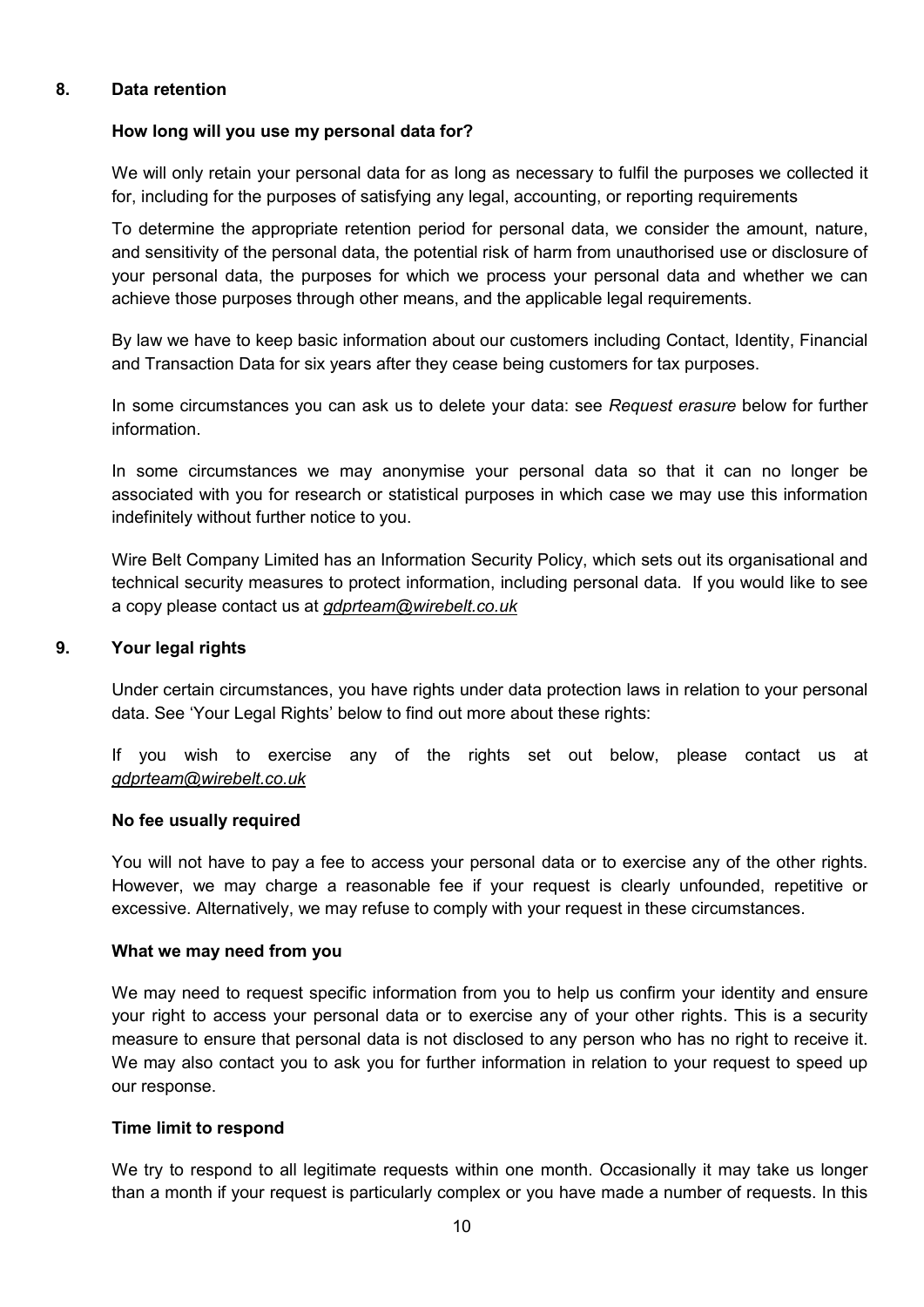case, we will notify you and keep you updated.

## 10. Glossary

## LAWFUL BASIS

Legitimate Interest means the interest of our business in conducting and managing our business to enable us to give you the best service/product and the best and most secure experience. We make sure we consider and balance any potential impact on you (both positive and negative) and your rights before we process your personal data for our legitimate interests. We do not use your personal data for activities where our interests are overridden by the impact on you (unless we have your consent or are otherwise required or permitted to by law). You can obtain further information about how we assess our legitimate interests against any potential impact on you in respect of specific activities by contacting us at *gdprteam@wirebelt.co.uk* 

Performance of Contract means processing your data where it is necessary for the performance of a contract to which you are a party or to take steps at your request before entering into such a contract.

Comply with a legal or regulatory obligation means processing your personal data where it is necessary for compliance with a legal or regulatory obligation that we are subject to.

## THIRD PARTIES

## Internal Third Parties

Other companies in the Wire Belt Company Limited's Group acting as joint controllers or processors and who are based outside of the European Economic Area (EEA) and provide IT and system administration services and undertake leadership reporting.

## External Third Parties

- Service providers acting as processors based outside of the European Economic Area (EEA) who provide IT and system administration services.
- Professional advisers acting as processors or joint controllers including lawyers, bankers, auditors and insurers who provide consultancy, banking, legal, insurance and accounting services and our email marketing services.
- HM Revenue & Customs, regulators and other authorities acting as processors or joint controllers based in the United Kingdom who require reporting of processing activities in certain circumstances.

Wire Belt Company Limited has an Information Security Policy, which sets out its organisational and technical security measures to protect information, including personal data. If you would like to see a copy please contact us at gdprteam@wirebelt.co.uk

## YOUR LEGAL RIGHTS

You have the right to:

Request access to your personal data (commonly known as a "data subject access request"). This enables you to receive a copy of the personal data we hold about you and to check that we are